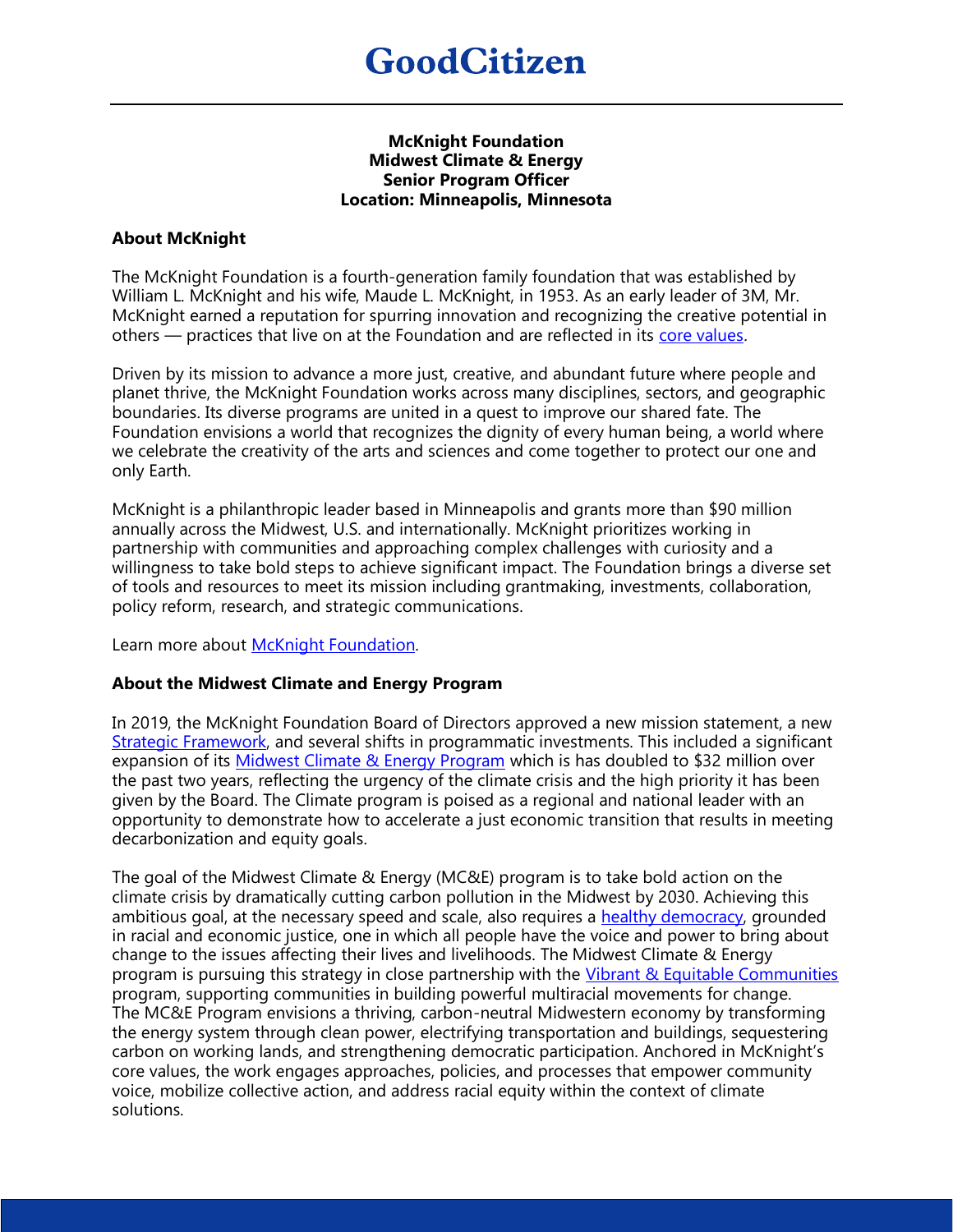McKnight's Midwest Climate and Energy program also engages in innovative mission-aligned efforts beyond traditional grantmaking, from how they invest their endowment to their efforts to reimagine and rebuild a more equitable and sustainable Twin Cities.

- To better align their investments with their mission, in October of 2021 McKnight announced that they would achieve [net zero greenhouse gas emissions](https://www.mcknight.org/news-ideas/mcknight-commits-netzero-endowment/) across their \$3 billion endowment by 2050 at the latest.
- Through the recently launched [GroundBreak Coalition,](https://groundbreakcoalition.org/) McKnight sees a once-in-alifetime opportunity to define a new paradigm for community development finance that finally addresses systemic racism, rights historical wrongs, closes racial gaps in income and wealth, and boldly meets the climate moment.

# **The Opportunity**

The Senior Program Officer role presents an exciting opportunity for a seasoned philanthropic leader with climate and equity expertise to help shape and guide the Foundation's ambitious climate initiatives. They will use their networks and knowledge of diverse philanthropic interventions to support and accelerate innovations and strategies to dramatically cut carbon pollution in the Midwest by 2030.

Reporting to the Program Director of Midwest Climate and Energy, the Senior Program Officer will oversee and build out significant grant portfolios, donor collaboratives, and partnerships with intermediary funders, and actively collaborate with McKnight's Impact Investing team. The MC&E program, grounded in racial and economic justice, engages with colleagues on the Impact Investing team and the Vibrant & Equitable Communities program team to support efforts that build power through partnership to achieve systems change at scale to advance bold and equitable action on the climate crisis.

### **Key Responsibilities**

Strategic Program Implementation

- Play a lead role in the design and implementation of one or more decarbonization program strategy areas (i.e. transforming the energy system, electrifying transportation and buildings, and sequestering carbon in working lands in Minnesota and the Upper Midwest). This includes identifying gaps and opportunities in the field ripe for philanthropic engagement and executing a responsive grantmaking strategy to deploy resources.
- Manage a portfolio of grants that support transforming the energy system, electrifying transportation and buildings, and sequestering carbon on working lands in Minnesota and the Upper Midwest.
- Develop and maintain relationships with existing grantees and new prospects to learn from current work, explore emergent opportunities, and build out new concepts.
- Actively engage with McKnight colleagues in Impact Investing and the Board's Mission Investment Committee to identify and analyze mission and program related investments that advance program goals.

External Partnerships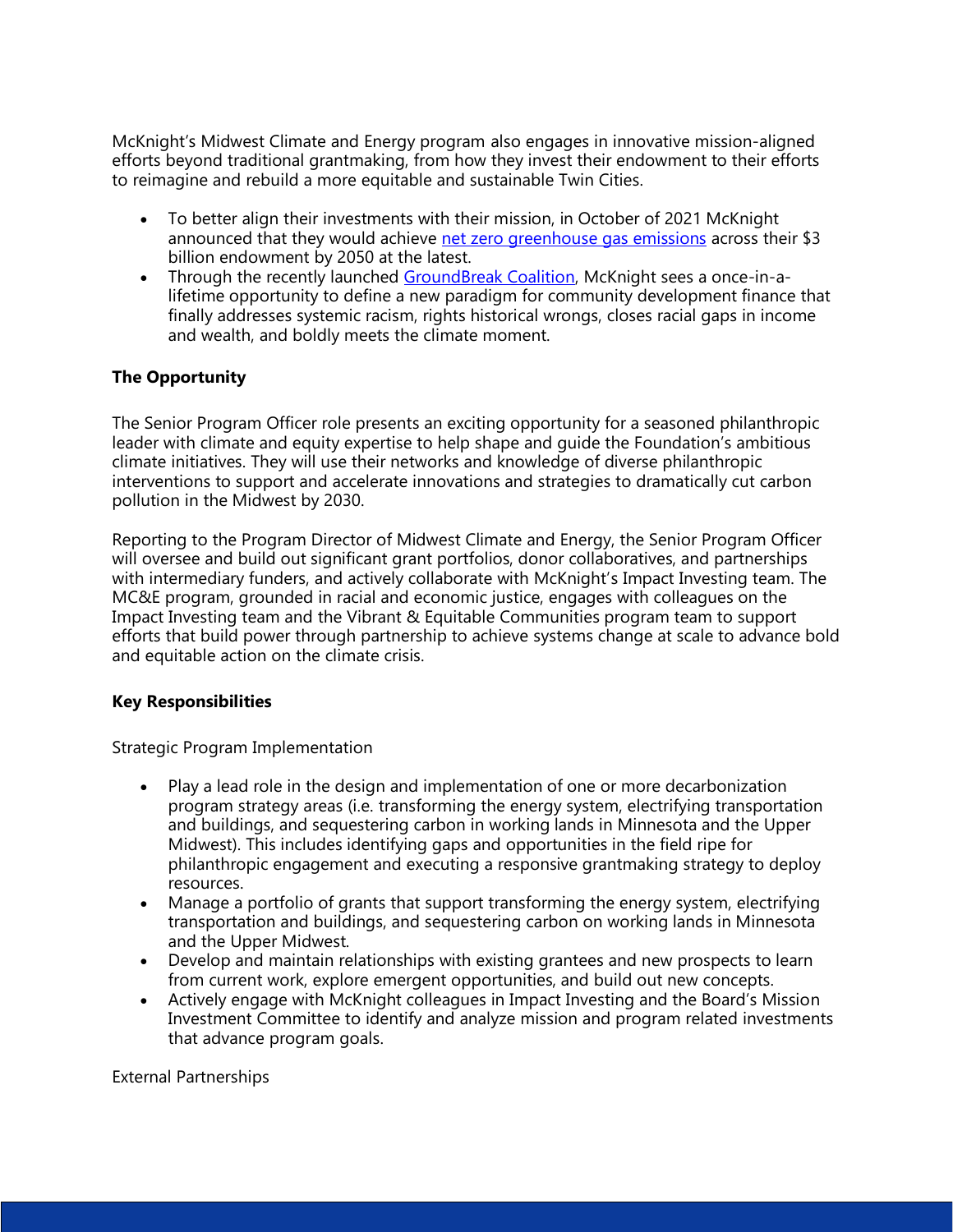- Lead key partnerships with funding intermediaries and oversee new and expanded investments in and through these partners.
- Convene and collaborate with advocacy organizations (including but not limited to those focused on climate justice, environmental protection, democratic participation, and clean energy), foundations, academic institutions, regulators, and policy makers to support cross-sector collaborations that reinforce program goals.
- Serve as a representative of the Foundation and foster strong relationships amount peer funding partners, nonprofits, policymakers, government stakeholders, and others to strength and shape the field's response to and support of carbon reduction.

Thought Leadership and Advocacy

- Represent the Foundation and the MC&E Program to external audiences and provide leadership in their efforts to achieve economy-wide greenhouse gas emission reductions while advancing a commitment to racial equity.
- Serve as a resource on technical and policy issues relating to energy transformation. Track market and political trends to identify high-leverage opportunities for philanthropic intervention.
- Stand as a trusted voice on the interdependence of climate and racial and economic justice.
- Lead the development of quantitative and qualitative goals and metrics to measure progress against program goals and manage communications with program leadership, senior leadership, and the board.

### **Ideal Candidate**

McKnight seeks an individual who demonstrates an unwavering passion for and commitment to solving the climate crisis and addressing racial equity within the context of climate solutions. They are a deeply curious and credible thought leader in climate philanthropy who brings a sophisticated understanding of the technical, political, and economic pathways to decarbonization in the changed economies of the Upper Midwest.

The Senior Program Officer leads with a strategic mindset and brings a proven ability to identify and translate strategic vision into tangible action and outcomes. They possess a combination of analytical skills and the ability to influence change in highly nuanced contexts. The preferred candidate has a tolerance for and thrives in ambiguity with an ability to organize, prioritize, and meet deadlines in fast-paced environments with multiple and competing demands.

The Senior Program Officer will have a demonstrated track record of building strong relationships, a high-level of emotional intelligence, and the ability to be versatile and diplomatic. They will operate from a place of respect for the organization's grantees and help to create an environment of continuous learning with partner organizations and sector experts. Naturally inquisitive, they are comfortable reaching beyond their current areas of expertise with the agility to quickly become knowledgeable across all aspects of McKnight's work.

Confident, with exceptional oral and written communication skills, the successful candidate exhibits sound judgment, a high degree of discretion and tact. They are skilled at mounting persuasive arguments and effectively presenting new and complex ideas to audiences of varying backgrounds, from community members to elected officials.